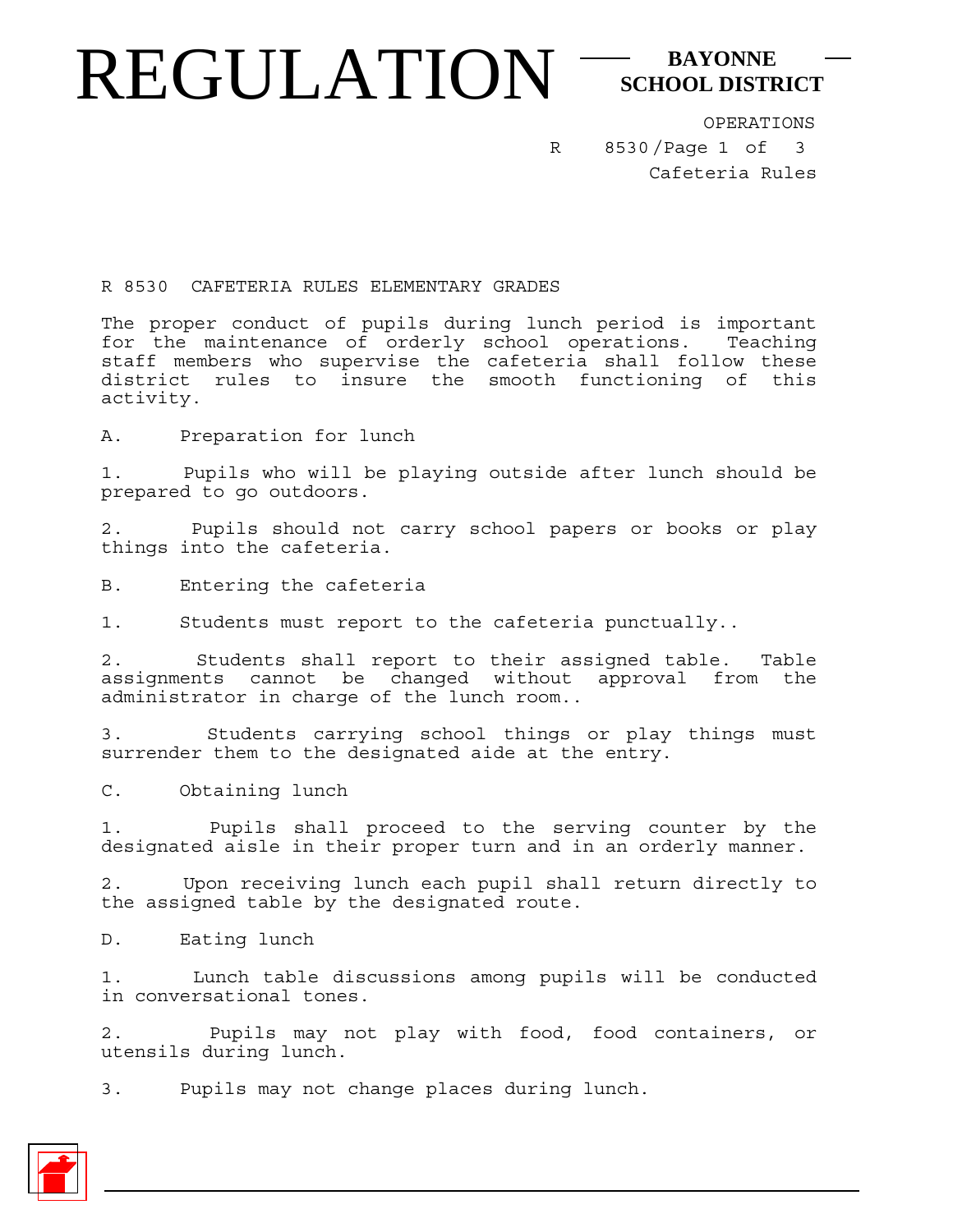## REGULATION<sup>-SCHOOL DISTI</sup> **SCHOOL DISTRICT**

R

8530/Page 2 of 3 OPERATIONS Cafeteria Rules

4. Pupils may not leave the lunchroom individually without permission.

E. Cleaning up

1. Pupils are to bring up their trays and properly dispose of refuse at the designated time.

2. It will be the responsibility of the teacher, aide, and pupils at each table to clean up the area both on and beneath the assigned table.

3. After disposing of refuse, pupils shall proceed in an orderly manner to their assigned area to await dismissal.

F. Dismissal

1. Pupils will be dismissed for recess one table at a time. There should be a continuous flow of pupils leaving the cafeteria without the necessity for waiting inordinately long periods of time.

No pupil may leave the cafeteria without a teacher's permission except those permitted to use the lavatory by the aide. Only one pupil at a time may be so excused.

3. Upon leaving the cafeteria under the direction of a teacher, pupils should continue to remain walking in line to their designated recess area.

G. Discipline

1. Good behavior is expected of all pupils during the lunch period. Poor behavior should be penalized.

2. Disruptive or disrespectful pupils should, initially, be moved to a different table.

3. If changing tables does not result in more orderly conduct, the aide may isolate the pupil within the cafeteria setting, and report the discipline problem to the classroom teacher at dismissal time.

4. If the problem reoccurs, the teacher should contact the pupil's parent or legal guardian. Further reoccurrence should be referred to the office of the principal.